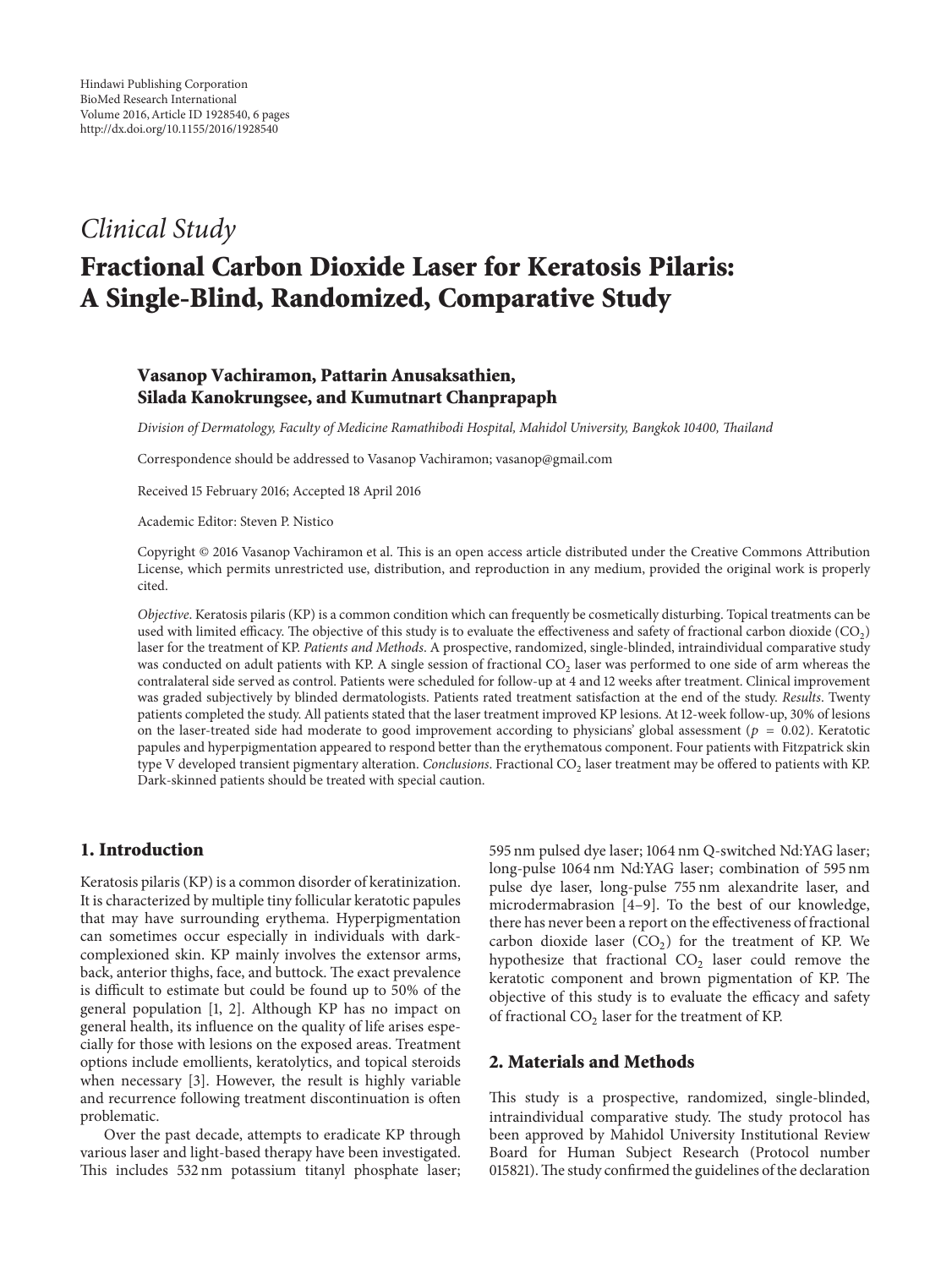of Helsinki. All study subjects had obtained the inform consent at the enrollment.

*2.1. Patient.* Subjects were recruited from an outpatient dermatology clinic at a university-based hospital (Ramathibodi Hospital, Mahidol University, Bangkok, Thailand). Healthy patients aged 18 years or older with the presence of KP on both sides of arms were eligible. Patients with history of keloid or hypertrophic scar and those who were pregnant or lactating were excluded from the study. Patients who received topical medications or emollients within 1 month or had performed any laser treatment or dermabrasion for KP within past 6 months were also excluded. In addition, we eliminated patients with prior history of medication affecting keratinization (e.g., isotretinoin and acitretin) within the past 3 years from this trial.

After enrollment, informed consent had been obtained and demographic data was recorded. Using the table of randomization (a table of random numbers), the left side and right side of the arms were randomly allocated to receive laser treatment. One side received fractional  $CO<sub>2</sub>$  laser therapy (side A) and the other (side B) did not receive laser treatment.

2.2. Treatment Regimens. Fractional  $CO<sub>2</sub>$  laser therapy using a 10,600 nm  $eCO<sub>2</sub>$  laser (Lutronic Corporation, Goyang, Republic of Korea) was performed to the lesions on side A. This was a single session laser treatment.The settings were the pulse energy of  $24-30$  mJ and spot density of 300 spots/cm<sup>2</sup> in static mode; 2 passes were delivered using a 300-density tip. To minimized pain, local anesthetic cream (a eutectic mixture of local anesthetics, Astra Zeneca LP, Wilmington, DE) was applied under occlusion for 30 minutes before the laser treatment and air cooling with a cold air cooling device (CRIOjet AIR Mini CRIO Medizintechnik GmbH, Birkenfeld, Germany) at a cooling level of 4 was used during the laser therapy.

After the laser treatment, petrolatum ointment was applied to the lesions on side A twice a day for 5 days. To avoid confounding effect of petrolatum ointment, the lesions on side B also received petrolatum ointment twice daily for 5 days. The patients were appointed for follow-up on the 4th and 12th week after the last treatment (Figure 1).

*2.3. Outcome Evaluation.* Standard digital photograph was taken at baseline, 4 weeks, and 12 weeks after the last treatment. Two dermatologists who did not perform the laser procedure evaluated the response through digital images. Global improvement score, keratotic papules, hyperpigmentation, and erythema were evaluated using the grading system for improvement. The grading scale is as follows: grade −4, >75% worsening; grade −3, 51–75% worsening; grade −2, 26–50% worsening; grade −1, 1–25% worsening; grade 0, no change; grade 1, 1–25% improvement (minimal); grade 2, 26– 50% improvement (moderate); grade 3, 51–75% improvement (good); grade 4, >75% improvement (excellent).

Patient satisfaction was assessed at the end of study (12th week of follow-up). They were asked to rate the overall improvement and satisfaction by grading score, that



Figure 1: Mean improvement score at 4-week and 12-week followup.

is, 0, unsatisfied; 1, poor; 2, fair; 3, satisfied; 4, extremely satisfied. Pain score was also evaluated immediately after laser treatment using 10-point visual analogue scale (VAS, 0–10), in which 0 indicated no pain at all and 10 indicated extreme pain. Possible adverse events (e.g., erythema, burning sensation, hyperpigmentation, hypopigmentation, scarring, and infection) were recorded at every visit.

*2.4. Statistical Analyses.* Categorical variables were expressed as percentages. Continuous variables (e.g., physician grading score and VAS) were expressed as mean ± standard deviation or median (range).  $t$ -test was used to compare continuous data between two dependent samples. All analyses were performed using STATA version 13 (Stata Corp., College Station, Texas, USA). A  $p$  value of 0.05 or less was considered statistically significant.

#### **3. Results**

Twenty-four eligible patients with KP on both arms were enrolled in this study. Four patients lost to follow-up at 12 weeks after treatment for reasons unrelated to laser treatment (i.e., inconvenient follow-up schedule). Twenty patients completed the 12-week study and were included in the analysis (20 arms on side A and 20 arms on side B). Twelve were men (60%) and 8 were women (40%). The median age of subject was 27 years old (19–32). The median age of KP onset was 15 years old (10–22). Eight patients were Fitzpatrick skin type III, 5 patients were Fitzpatrick skin type IV, and 7 patients were Fitzpatrick skin type V.

*3.1. Global Assessments.* At 4 weeks after treatment, grade 2 or more improvement was achieved in 4 arms on side A and 1 arm on side B ( $p = 0.097$ ). At 12 weeks of follow-up, 6 arms on side A achieved grade 2 or more improvement but no KP lesion on side B achieved such response ( $p = 0.02$ ). None of the patients experienced worsening of the lesions (Table 1).

In terms of mean improvement score, the score was 0.90  $(\pm 0.97)$  on side A and 0.45 ( $\pm 0.60$ ) on side B ( $p = 0.08$ ) at 4 weeks after treatment. The mean improvement scores on side A and side B at 12 weeks of follow-up were 0.7 (±1.03) and 0.2 ( $\pm$ 0.41), respectively ( $p = 0.05$ ) (Figures 1 and 2). There was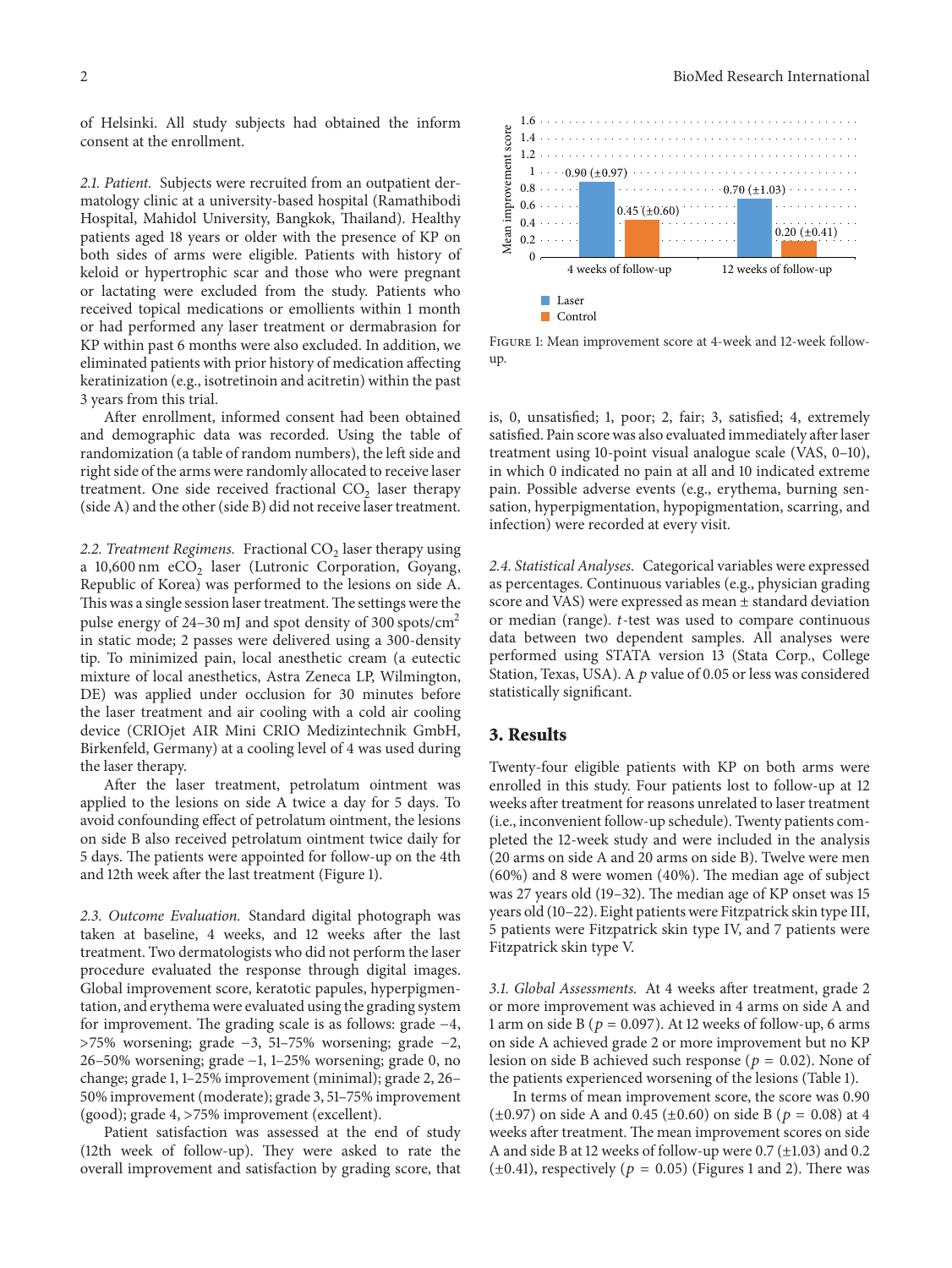#### BioMed Research International 3

| Grading                          | 4 weeks of follow-up, $n = 20$ |        | 12 weeks of follow-up, $n = 20$ |        |
|----------------------------------|--------------------------------|--------|---------------------------------|--------|
|                                  | Side A                         | Side B | Side A                          | Side B |
| $0$ (no improvement)             |                                |        |                                 | 16     |
| 1 (1-25% improvement, minimal)   |                                |        |                                 |        |
| 2 (26-50% improvement, moderate) |                                |        |                                 |        |
| 3 (51-75% improvement, good)     |                                |        |                                 |        |
| 4 (>75% improvement, excellent)  |                                |        |                                 |        |

TABLE 1: Global assessment by nontreating dermatologists.

Side A: fractional  $CO<sub>2</sub>$  laser treated side. Side B: control side.





FIGURE 2: Photograph of patient before (a, d); at 4-week follow-up (b, e); at 12-week follow-up (c, f). Left arm was treated with fractional CO<sub>2</sub> laser (a, b, c) and right arm was served as control (d, e, f). Left arm showed grade 3 improvement at 12-week follow-up (c).

no statistically significant difference according to sex, age, or disease duration.

*3.2. Keratotic Papules.* The evaluators assessed overall improvement of keratotic papules but the actual number was not counted. Similar to global assessments, higher grade of improvement (grade 2 or more) was found in 4 arms on side A and 1 arm on side B at 4 weeks of follow-up. At 12 weeks of follow-up, at least grade 2 improvement was achieved in 5 arms on side A and 1 arm on side B. No study subjects experienced worsening of keratotic papules (Table 2).

*3.3. Hyperpigmentation.* Grade 2 or more improvement in hyperpigmentation was achieved in 5 patients on side A at 4 weeks of follow-up. At 12 weeks of follow-up, there were 6 arms on side A that achieved grade 2 or more improvement.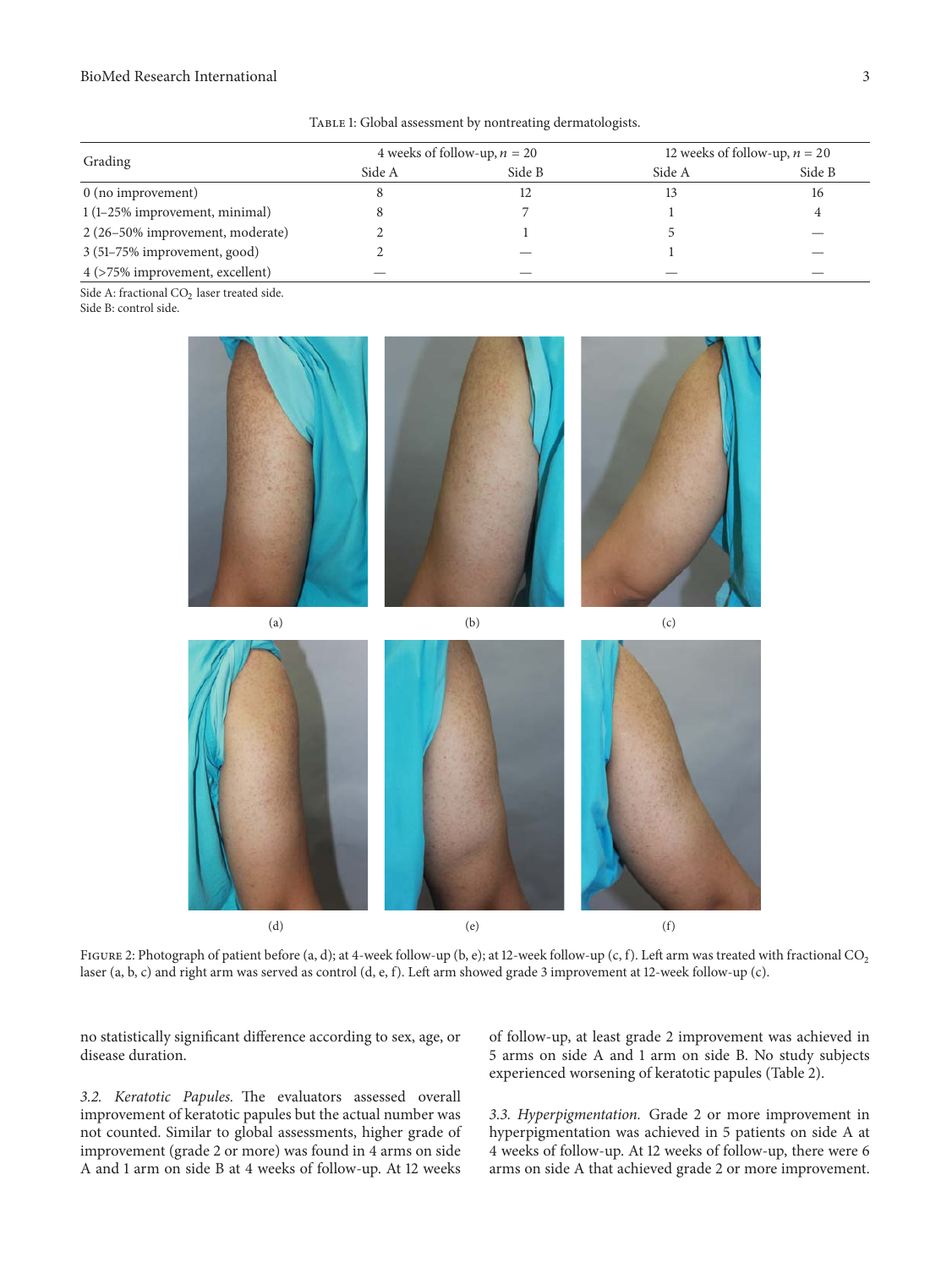| Grading                          | 4 weeks of follow-up, $n = 20$ |        | 12 weeks of follow-up, $n = 20$ |        |
|----------------------------------|--------------------------------|--------|---------------------------------|--------|
|                                  | Side A                         | Side B | Side A                          | Side B |
| $0$ (no improvement)             |                                |        |                                 | 14     |
| 1 (1-25% improvement, minimal)   |                                |        |                                 |        |
| 2 (26-50% improvement, moderate) |                                |        |                                 |        |
| 3 (51-75% improvement, good)     |                                |        |                                 |        |
| 4 (>75% improvement, excellent)  |                                |        |                                 |        |

TABLE 2: Assessment of keratotic papules by nontreating dermatologists.

Side A: fractional  $CO<sub>2</sub>$  laser treated side.

Side B: control side.

TABLE 3: Assessment of pigmentation by nontreating dermatologists.

| Grading                          | 4 weeks of follow-up, $n = 20$ |        | 12 weeks of follow-up, $n = 20$ |        |
|----------------------------------|--------------------------------|--------|---------------------------------|--------|
|                                  | Side A                         | Side B | Side A                          | Side B |
| $0$ (no improvement)             | 13                             | 14     | 13                              | 16     |
| 1 (1–25% improvement, minimal)   |                                |        |                                 |        |
| 2 (26-50% improvement, moderate) |                                |        |                                 |        |
| 3 (51–75% improvement, good)     |                                |        |                                 |        |
| 4 (>75% improvement, excellent)  |                                |        |                                 |        |

Side A: fractional CO<sub>2</sub> laser treated side.

Side B: control side.

Table 4: Patiens' satisfaction at 12 weeks of follow-up.

| Patients' grading       | Side A, $n = 20$ | Side B, $n = 20$ |
|-------------------------|------------------|------------------|
| 0 (unsatisfied)         |                  |                  |
| 1 <sub>(poor)</sub>     |                  | 11               |
| 2(fair)                 | 5                |                  |
| 3 (satisfied)           |                  |                  |
| 4 (extremely satisfied) |                  |                  |

Side A: fractional CO<sub>2</sub> laser treated side. Side B: control side.

Majority of lesions on side B showed no improvement in terms of pigmentation at both the 4th and 12th week of follow-up (Table 3).

*3.4. Erythema.* Grade 3 improvement in erythema was achieved on 2 arms of side A at 4 weeks of follow-up but no lesions on side B achieved similar response. At 12 weeks, grade 2 and grade 3 improvement were found in 2 patients each on side A. None of KP lesions on side B achieved grade 2, 3, or 4 improvement at 12 weeks. No patients had worsening of erythema after laser.

*3.5. Patient Satisfaction.* All patients rated the lesions as improved on side A. Improvement of seven lesions on side A (35%) was marked as satisfied or extremely satisfied whereas no lesion on side B was rated as satisfied or extremely satisfied  $(p = 0.08)$  (Table 4).

*3.6. Adverse Events.* Pain was observed on the laser-treated side in all patients. The mean pain score was  $4.2$  ( $\pm 2.6$ ).



Figure 3: Hypopigmentation occurred on the laser-treated side at 4-week follow-up.

Erythema and burning sensation were also observed in all laser-treated lesions. The median duration of erythema was 2 days (1–5) and median duration of burning sensation was 24 hours (1–72). Two patients experienced hyperpigmentation on laser-treated side at 4 weeks of follow-up, both of which had spontaneous improvement at 12 weeks after treatment. Hypopigmentation developed on 2 lesions of side A: the first lesion spontaneously improved at 4-week follow-up and another lesion improved without any treatment at 12 week follow-up (Figure 3). No infection or scarring was observed. All patients who developed hyperpigmentation or hypopigmentation were Fitzpatrick skin type V.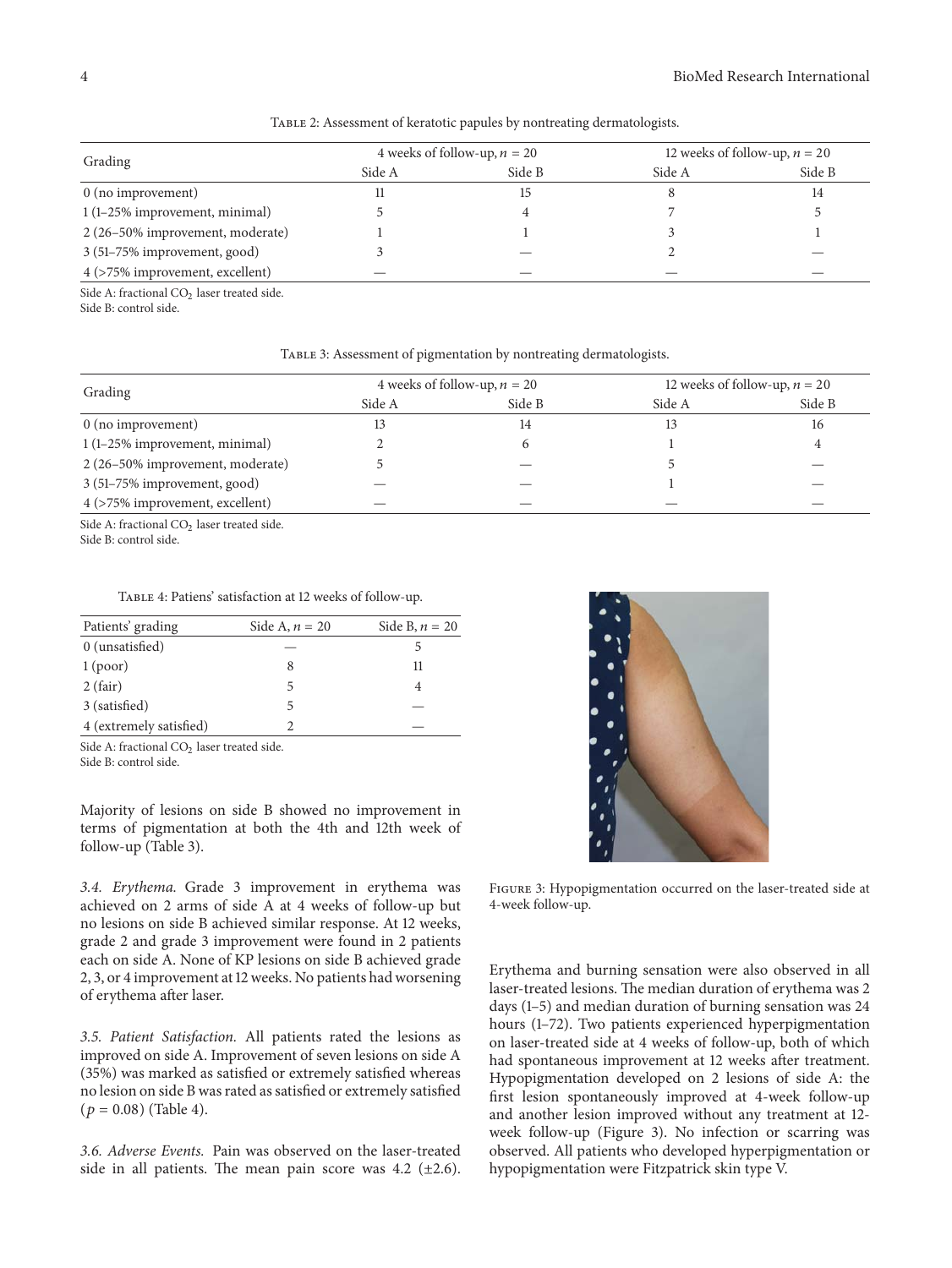### **4. Discussion**

KP is a very common condition among the general population but few treatment options with promising and sustained results exist. Although it is often asymptomatic, it can cause pruritus in some patients. In addition, the affected skin resembling gooseflesh resulting in unsightly appearance may lead to psychological distress. Treatment options are variable due to various aspects of the lesions. In most cases, reassurance and general skin care focusing on avoiding skin dryness are required. Emollients, keratolytic agents, topical steroids, chemical or mechanical peels, vitamin D3 analogues, and topical or systemic retinoids may be used [8]. Various laser or light-based therapies targeting different components of the lesion have been tried with variable success rate [4, 5, 10, 11]. Despite the advantage of low cost, topical treatments have limited success rate, as they may not target all components of KP (e.g., hyperkeratosis, hyperpigmentation, and erythema). In addition, irritation from high-concentrated keratolytic agents can be intolerable to some patients. According to the histopathologic nature of KP, epidermal hyperkeratosis, hypergranulosis, and plugging of individual hair follicles are seen [3, 12]. Mild superficial perivascular lymphocytic inflammatory infiltrates can be found which reflex the erythematous component of some KP lesions. In Fitzpatrick skin types III–V (i.e., Asian skin), brown pigmentation is often seen [7]. In this study, the rationale for the use of fractional  $CO<sub>2</sub>$  is to target the excess keratinous plug and the brown pigments.

In this study, we demonstrated that a single session of fractional  $CO<sub>2</sub>$  laser treatment results in moderate to good improvement of KP lesions in some patients by global assessment. Although merely 30% of the patient had moderate to good improvement at the end of the study, to the patients' perception, all stated that the laser treatment improved the appearance of their lesions.

Taking particular elements of KP into account, keratotic papules and hyperpigmentation appear to respond better than erythematous components. Evidently, higher numbers of patients rated their keratotic lesions and hyperpigmentation as moderate or good response on both 4 weeks and12 weeks of follow-up. This result supports our hypothesis that fractional  $CO<sub>2</sub>$  laser treatment could eradicate excess keratosis and pigmentation.

Regarding the laser parameter in this study, the pulse energy of 24–30 mJ with a spot density of 300 spots/ $\text{cm}^2$  was delivered into 2 passes. This setting was capable of causing maximum ablative depth of approximately 530–580  $\mu$ m and the width of coagulative zone is  $243 \mu m$  per dot, whereas the epidermal thickness of the shoulder and upper extremities is approximately 81–135  $\mu$ m [13, 14]. With this setting, we believe that certain parts of each keratotic papule would be destroyed. However, due to disparity in size and depth of keratotic papules, absolute ablative depth may be variable. Hence, some may be completely ablated and others may only be partially ablated.

There was marginal degree of improvement on KP lesions of control side (side B). This is probably due to the emollient effect from petrolatum ointment. As also demonstrated the mean improvement score of side B at the 12th week of follow-up was less than that of the 4th week of followup. Therefore, emollients are proven beneficial in KP when given continuously. Cessation of emollient may cause gradual recurrence. This same effect also occurred on side A, where the mean improvement score at the 4th week was better than the 12th week. For this reason, application of emollient should be advised to all patients, regardless of laser therapy.

Previous studies have evaluated the effectiveness of various lasers intended to attack specified targets such as 532 nm potassium titanyl phosphate laser and 595 nm pulsed dye laser aimed to reduce KP-associated erythema [4, 5, 10]. According to a study by Alcántara González et al., all 10 patients with keratosis rubra pilaris or keratosis pilaris atrophicans faciei achieved more than 75% improvement in erythema after 2–7 sessions of 595 nm pulsed dye laser [10]. In patients with pronounced pigmentary component of KP, 1064 nm Q-switched Nd:YAG laser may be used [6, 7]. Park et al. evaluated the efficacy of 1064 nm Qswitched Nd:YAG laser on pigmented KP, 41.7% of patients showed more than 50% improvement in dyspigmentation [6]. Recently, Saelim et al. successfully treated KP with longpulsed 1064 nm Nd:YAG laser [9]. A significant improvement in global assessment, erythema, and keratotic papules was noted after 3 sessions of long-pulsed 1064 nm Nd:YAG laser at 4-week interval. The proposed mechanism of longpulsed 1064 nm Nd:YAG laser was to reduce the size of the affected hair follicles. According to a study by Lee et al., the combination of 595 nm pulsed dye laser, long-pulsed 755 nm alexandrite laser, and microdermabrasion to target 3 components of KP resulted in marked improvement of KP in 51.7% of patients [8]. Therefore, the most suitable choice for the treatment of KP mainly depends on the pronounced and problematic component. Combination of different lasers or modalities may be most beneficial to patients with multiple elements of KP. However, lasers hold several limitations such as pain, stinging sensation, erythema, purpura, hyper- and hypopigmentation, and high cost [4–10]. In addition, recurrence of the lesions may occur after treatment cessation.

The limitations of this study are the small sample size and the short follow-up time of 3 months. Therefore, a conclusion cannot be drawn as to how long the laser effect would last and whether recurrence would occur. Moreover, we did not count the actual keratotic lesions and skin roughness was inaccessible through the evaluation by 2D photography. Finally, our study was performed in Asian subjects with Fitzpatrick skin types III–V; hence, this laser setting cannot be applied to all skin types.

In conclusion, we demonstrated that fractional  $CO<sub>2</sub>$  laser can be used as an alternative treatment for KP in some patients, particularly in the presence of marked keratotic components. However, special caution should be given to patients with greater Fitzpatrick skin type, as pigmentary alteration can occur as a sequel. Further studies are needed to find the optimum parameter, appropriate frequency, and suitable treatment sessions of fractional  $CO<sub>2</sub>$  laser for KP.